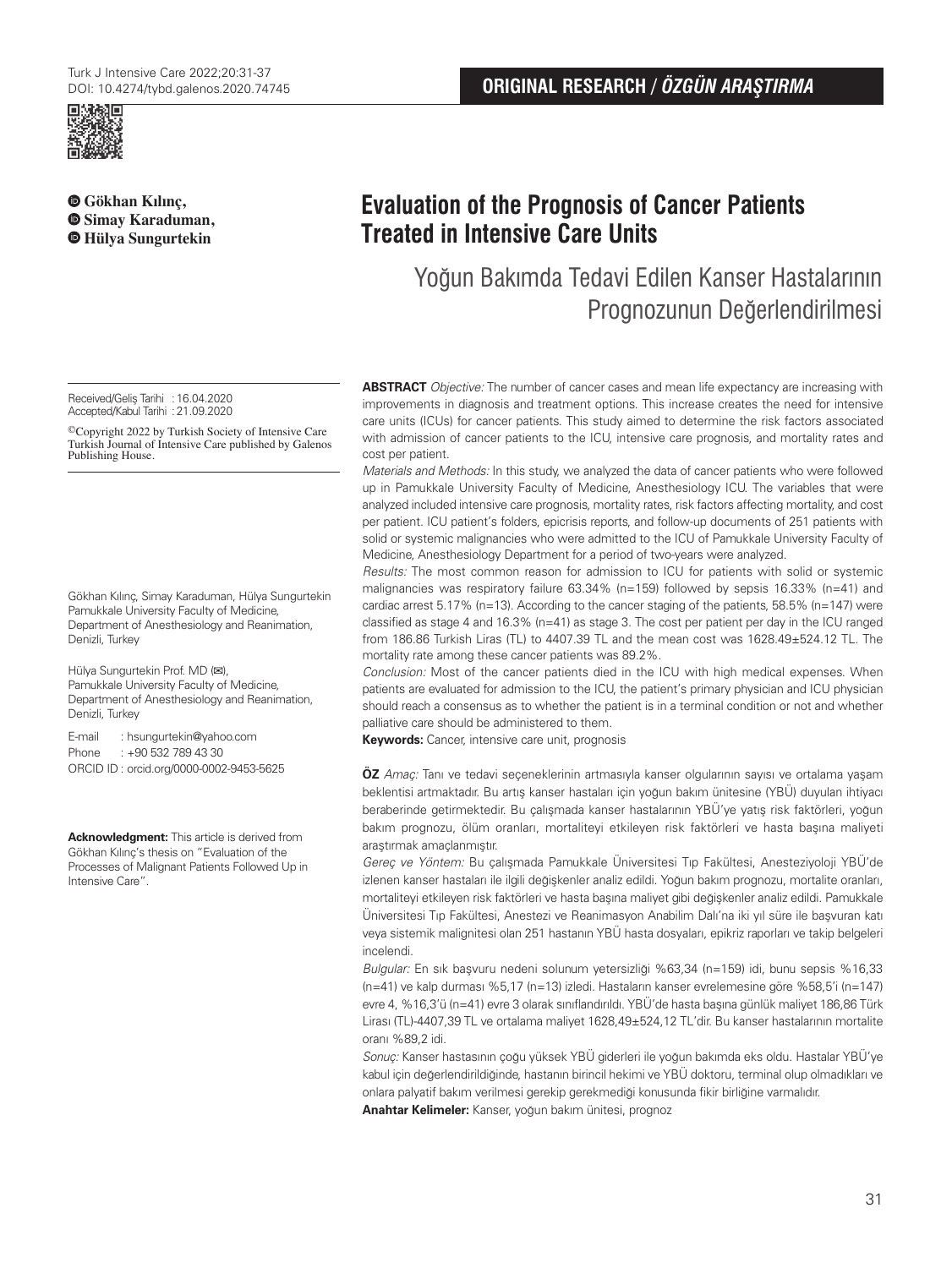# **Introduction**

Intensive care units (ICUs) have become important for the oncology patients. 15% of all ICU admissions is cancer patients (1). There are several reason for admission to ICU such as severe acute illnesses, postoperative care after major surgical resections, severe cancer, chemotherapyradiation related complications. However, there is still a lot of debate, which medical interventions performed in patients with terminal oncologic illness benefit the patient around the world. Many countries have different approaches in the management of these groups depending on their medical, legal, ethical, cultural and economic structures. Scientific and ethical perspectives continue to be debated whether the purpose of treatment should focus on the patient's life span or whether it is aimed at quality of life, termination of treatment, withdrawal of life support and indications for resuscitation (2,3).

Acute respiratory failure is the major cause of ICU admissions in critical cancer patients. Hospital mortality in critical cancer patients 60-80% in those undergone mechanical ventilation (4). Factors potentially affects patients' outcomes should be known to make appropriate management decisions. The patient's age, organ failure status, diagnosis, functional status, illness severity index and the need of vasopressors were shown to insuence the ICU admission (2,4). In this study, it was aimed to study the risk factors for admission to ICU of cancer patients, intensive care prognosis, mortality rates, risk factors that affecting mortality and cost of per patient.

## **Materials and Methods**

After the Local Ethics Committee of the Pamukkale University, Medical School approval (decision no: 60116787- 020/3413, date: 10.01.2017), solid or systemic malignancy patients admitted to ICU were evaluated for two years. Postoperative malignancy patients were excluded from the study. This study were done retrospectively. Patient files and bills were examined.

The demographic data of the patients, type of malignancy, location and duration of malignancy were recorded. In intensive care follow-up forms, hemodynamic parameters of the patient, laboratory value and clinical data are recorded. From twenty-four hours after admission data, Acute Physiology and Chronic Health Evaluation-II (APACHE-II) score is calculated. Patients ventilation parameters such

as orotracheal intubation and taken to support mechanical ventilation. Non-invasive or invasive mechanical ventilation times were recorded as days. The presence of organ failure was checked and recorded. Non-invasive or invasive mechanical ventilation support was accepted as respiratory failure; initiation of vasopressor was accepted as circulation failure; renal replacement therapy was accepted as renal insufficiency. Hospital cost per patient were recorded. Length of stay in ICU and hospital were also determined.

#### Statistical Analysis

IBM SPSS Statistics 22 program was used for statistical analysis. Student's t-test was used for comparison of normal distribution parameters and Mann-Whitney U test was used for abnormal distribution parameters. Pearson chi-square test was used to compare qualitative data. Pearson correlation analysis was used in evaluating the relationships between the parameters and mortality. Kaplan-Meier Survival Analysis was used to assess survival. Statistical significance was accepted at p<0.01 and p<0.05 levels.

## **Results**

Two hundred and fifty one cases were included to the study; 37.1% (n=93) were female and 62.9% (n=158) were male. Patients' ages ranged from 29 to 84 years with an average of 61.91±12.09 years.

When the causes of intensive care and admission are examined; the most common is acute respiratory failure (n=159), of which 143 are exitus and 13 are discharge. This is followed by sepsis (n=41), of which 38 are exitus and 3 are discharge.

Distribution of malignancy type and its location is examined; 8,94% of patients is (n=22) acute myeloid leukemia, 8.13% of patients is (n=20) small cell lung cancer and 8.13% of patients is (n=20) lung squamous cell carcinoma. The other malignancy type and location are shown in Table 1. Because of no pathological diagnosis, five of 251 cases were accepted as new diagnoses.

Systolic blood pressure and heart rate data of the patients ranged from 40 to 220, with mean  $\pm$  standard deviation (SD) 130.03±39.17 and ranging from 54 to 160, with with mean ± SD 101.70±20.15. Patients' clinical parameters related intensive care and hospital periods are shown in Table 2.

The length of stay in the ICU ranged from 1 to 51 days, with an mean  $\pm$  SD of 4.69 $\pm$ 5.51 days. Of the cases, 10.8% (n=27) survived and 89.2% (n=224) were exitus (Table 3).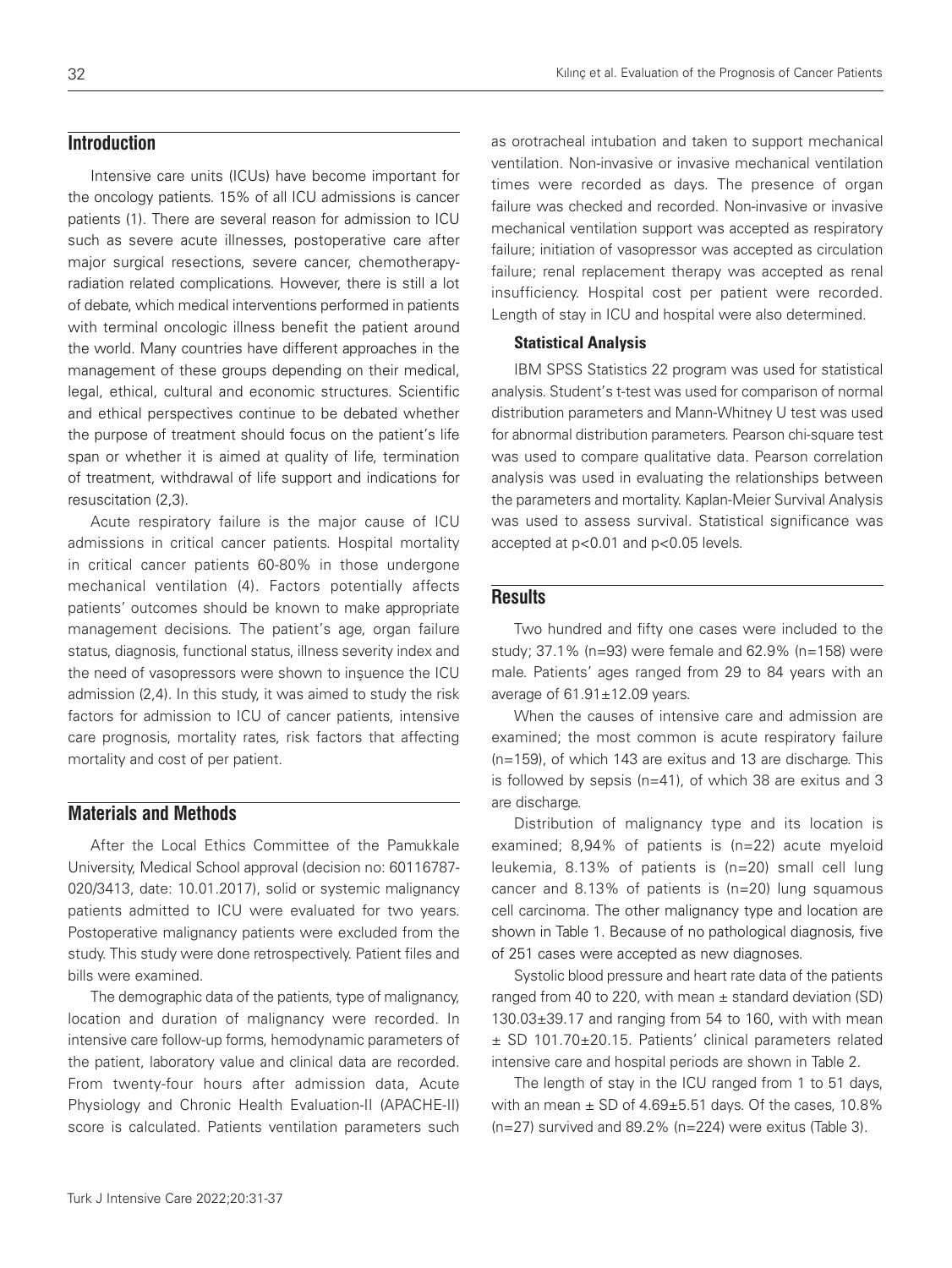| Table 1. Malignancy type and location (n=246)                                                                                                                                            |                |               |                                  |                |      |  |  |  |
|------------------------------------------------------------------------------------------------------------------------------------------------------------------------------------------|----------------|---------------|----------------------------------|----------------|------|--|--|--|
| Malignancy type and location                                                                                                                                                             | n.             | $\frac{9}{6}$ |                                  | n              | %    |  |  |  |
| Lung adeno Ca                                                                                                                                                                            | 11             | 4.47          | Breast invasive ductal carcinoma | 4              | 1.63 |  |  |  |
| Lung small cell                                                                                                                                                                          | 20             | 8.13          | Breast carcinoma                 | 1              | 0.41 |  |  |  |
| Lung squamous cell                                                                                                                                                                       | 20             | 8.13          | Breast malign epithelial TM      | $\mathbf{1}$   | 0.41 |  |  |  |
| ALL                                                                                                                                                                                      | 8              | 3.25          | Breast squamous cell             | 3              | 1.21 |  |  |  |
| ALL and B-cell lymphoma                                                                                                                                                                  | $\mathbf{1}$   | 0.41          | Bladder urothelial carcinoma     | 5              | 2.04 |  |  |  |
| AML                                                                                                                                                                                      | 22             | 8.94          | Gastric adeno Ca                 | 8              | 3.25 |  |  |  |
| Ampulla vateri TM                                                                                                                                                                        | 1              | 0.41          | Stomach cohesive carcinoma       | 3              | 1.21 |  |  |  |
| Brain lymphoma                                                                                                                                                                           | 3              | 1.21          | <b>Gastric GIST</b>              | $\overline{2}$ | 0.82 |  |  |  |
| Renal cell Ca                                                                                                                                                                            | 10             | 4.06          | Gastric carcinoma                | 1              | 0.41 |  |  |  |
| Caecum adeno Ca                                                                                                                                                                          | $\overline{2}$ | 0.82          | Gastric signet ring cell         | 1              | 0.41 |  |  |  |
| Endometrium adeno Ca                                                                                                                                                                     | $\overline{2}$ | 0.82          | Multiple myeloma                 | 3              | 1.21 |  |  |  |
| Endometrium sarcoma                                                                                                                                                                      | 1              | 0.41          | Nasal cavity malign melanoma     | 1              | 0.41 |  |  |  |
| Undifferentiated endometrium Ca                                                                                                                                                          | 3              | 1.21          | Nasopharynx Carcinoma            | 8              | 3.25 |  |  |  |
| Epithelial TM                                                                                                                                                                            | 1              | 0.41          | Non-Hodgkin                      | 6              | 2.43 |  |  |  |
| Kaposi sarcoma                                                                                                                                                                           | 1              | 0.41          | Over adeno Ca                    | 4              | 1.63 |  |  |  |
| <b>CLL</b>                                                                                                                                                                               | 6              | 2.43          | Over squamous cell               | $\mathbf{1}$   | 0.41 |  |  |  |
| Cholangiocellular carcinoma                                                                                                                                                              | $\overline{2}$ | 0.81          | Esophagus adeno Ca               | 3              | 1.21 |  |  |  |
| Colon adeno Ca                                                                                                                                                                           | 11             | 4.47          | Pancreas adeno Ca                | 9              | 3.66 |  |  |  |
| Colon squamous cell Ca                                                                                                                                                                   | $\overline{2}$ | 0.82          | Pancreas carcinoma               | 3              | 1.21 |  |  |  |
| Laryngeal carcinoma                                                                                                                                                                      | 3              | 1.21          | Prostate adeno Ca                | 11             | 4.47 |  |  |  |
| Lymphoma                                                                                                                                                                                 | 1              | 0.41          | Rectum adeno Ca                  | 11             | 4.47 |  |  |  |
| Leukemia                                                                                                                                                                                 | 1              | 0.41          | Renal cell                       | 1              | 0.41 |  |  |  |
| Malign epithelial TM                                                                                                                                                                     | 1              | 0.41          | Klatskin tumor                   | $\overline{2}$ | 0.82 |  |  |  |
| Mantle cell lymphoma                                                                                                                                                                     | $\overline{2}$ | 0.82          | Squamous cell                    | $\overline{2}$ | 0.82 |  |  |  |
| Breast adeno Ca                                                                                                                                                                          | 12             | 4.88          | CNS lymphoma                     | 1              | 0.41 |  |  |  |
| Breast ductal carcinoma                                                                                                                                                                  | 1              | 0.41          | T-cell leukemia-lymphoma         | 3              | 1.21 |  |  |  |
| Ca: Cancer, CLL: chronic lymphocytic leukaemia, GIST: gastrointestinal stromal tumors, CNS: central nervous system, AML: acute myelocytic leukemia, ALL: acute lymphoblastic<br>leukemia |                |               |                                  |                |      |  |  |  |

There was no statistically significant difference between the ICU mortality and the mean age and sex of the cases (p>0.05). There was a statistically weak correlation between systolic blood pressures at admission and mortality [exitus: 100.67±20.38 and survive: 110.30±16.17 (r =0.14, p=0.019)]. There was no statistically significant relationship between intensive care mortality and presence of infection (r=0.04, p>0.05), receiving of chemotherapy (r=0.08, p>0.05) and type of feeding (r=0.10, p>0.05).

There was no statistically significant correlation between length of malignancy diagnosis and intensive care mortality (r=0.05, p>0.05) while it was found statistically weak significant correlation between mortality and APACHE-II levels (r=0.18, p<0.01) and PaO<sub>2</sub>/FiO<sub>2</sub> ratio (r=0.17,

p<0.01). There was no statistically significant correlation between mortality and organ failure (p=0.078, r=-0.15) and vasopressor requirement (p=0.087, r=0.13). It was found statistically significant correlation between mortality and metabolic acidosis (r=0.36, p<0.01) and mechanical ventilation (r=0.53, p<0.01) (Table 4). According to the cancer staging of the patients, 58.5% (n=147) of the patients were classified as stage 4 and 16.3% (n=41) as stage 3.

Mortality and length of ICU stay (r=0.23, p<0.05) and hospital stay (r=0.17, p<0.01) significantly correlated. Of the 251 patients in ICU; while there were 27 cases survive (10.8%); 224 (89.2) mortality were observed. The median survival time is  $3\pm0.24$  days.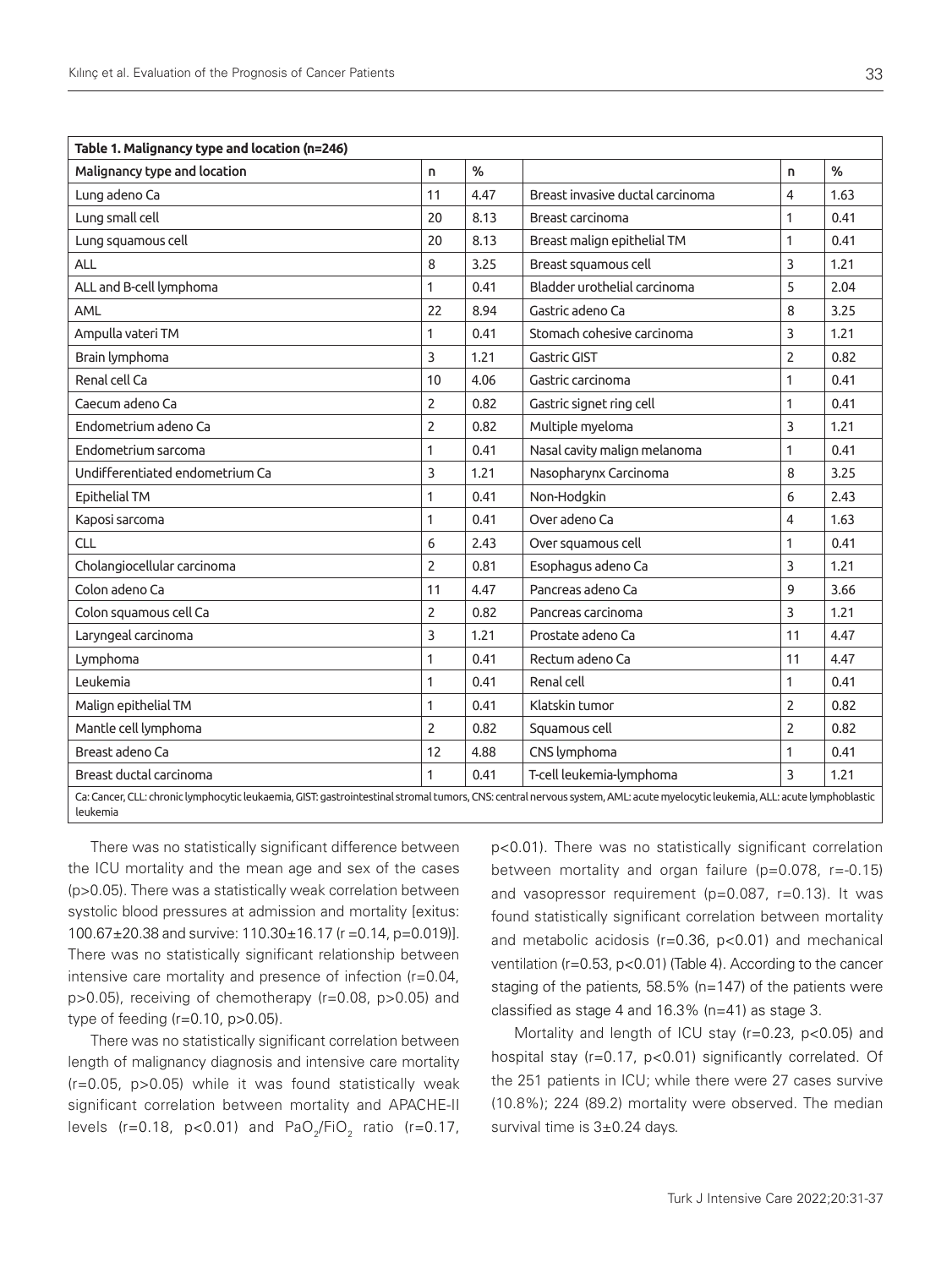| Table 2. Patients' clinical parameters (n=251)                                                                 |             |              |  |  |
|----------------------------------------------------------------------------------------------------------------|-------------|--------------|--|--|
|                                                                                                                | Min-max     | Mean ± SD    |  |  |
| Duration of malignancy diagnosis<br>(month)                                                                    | 0.25-170    | 20.83±25.22  |  |  |
| <b>APACHE-II</b>                                                                                               | 17-50       | 31.92±5.94   |  |  |
| PaO <sub>2</sub> /FiO <sub>2</sub> rate                                                                        | 68-473      | 195.93±87.71 |  |  |
| Mechanical ventilation duration (day)                                                                          | $0.25 - 41$ | 4,32±4,68    |  |  |
|                                                                                                                | n           | %            |  |  |
| Metabolic acidosis (no/yes)                                                                                    | 176/75      | 29.9%/70.1%  |  |  |
| Mechanical ventilation (IMV/NIMV)                                                                              | 241/10      | 96%/4%       |  |  |
| Organ failure (no/yes)                                                                                         | 135/113     | 54.4%/46.6%  |  |  |
| Organ failure (1)                                                                                              | 82          | 72.5%        |  |  |
| Organ failure (2)                                                                                              | 31          | 27.5%        |  |  |
| Vasopressor (no/yes)                                                                                           | 166/85      | 66.1%/33.9%  |  |  |
| Renal replacement therapy (no/yes)                                                                             | 176/75      | 70.1%/29.9%  |  |  |
| CD: Charles dead destructions. DOM: New State and also also also added to a DOM: A when the state three states |             |              |  |  |

SD: Standard deviation, IMV: invasive mechanical ventilation, NIMV: non-invasive mechanical ventilation, APACHE-II: Acute Physiology and Chronic Health Evaluation-II, min: minimum, max: maximum

| Table 3. Patients' length of stay in ICU/hospital and mortality              |          |                 |  |  |  |
|------------------------------------------------------------------------------|----------|-----------------|--|--|--|
|                                                                              | Min-max  | Mean ± SD       |  |  |  |
| Length of stay in ICU (day)                                                  | $1 - 51$ | $4.69 \pm 5.51$ |  |  |  |
| Length of stay in hospital (day)                                             | $1 - 61$ | 13.10±11.82     |  |  |  |
|                                                                              | n        | %               |  |  |  |
| Discharge status (ex/survive)                                                | 224/27   | 89.2/10.8       |  |  |  |
| Discharge (ward/home)                                                        | 14/13    | 5.6/5.2         |  |  |  |
| ICU: Intensive care unit, SD: standard deviation, min: minimum, max: maximum |          |                 |  |  |  |

Average cost of the patients was 8103.79±8189.17 Turkish Liras (TL). The daily cost of 251 patients in ICU was between 186.86TL-4407,39 TL and mean was 1628,4- 49±524,12 TL. Total cost of the patients was 1,912,900 TL for 1,175 hospital days. Total cost of dead patients was 1,465,200 TL for 900 days of hospitalization.

## **Discussion**

In this study it was found the most common reason for admission was respiratory failure, followed by sepsis and cardiac arrest. Cost of the per patient per day in ICU was between 186,86 TL-4407,39 TL and mean cost was 1628,49±524,12 TL. Mortality rate of these cancer patients was 89.2%.

Patients with malignancy are serious patient groups that result in higher ICU and hospital mortality rates than patients without malignancy. In recent years, a number of studies

have been conducted to identify the causes associated with reduced mortality in cancer patients and to reduce mortality with early intervention. Many clinicians are able to avoid aggressive treatment in patients with high mortality. Health providers often discuss the necessity of treatments such as mechanical ventilation, vasoactive agents, and renal replacement therapy in end-stage cancer patients (5,6).

The cause of hospital admission is also effect on mortality. There are variety of reasons for intensive care in malignant patients in different studies. In the most studies sepsis, acute respiratory failure, shock, renal failure are common causes of admission (7,8). Kress et al. (8) found that respiratory failure was the most common cause of hospitalization in malignancy patients. In another study, it was reported that life-threatening organ failure and infection had the most frequent admission criteria patients with cancer. There is a strong correlation between the number of organ failure and high mortality (9). In malignancy patients, respiratory failure and sepsis were shown as the most common cause of intensive admission (10). In our study in accordance with many studies in the literature, we found that the most common cause of admission to ICU was respiratory failure (63.34%, n=159), followed by sepsis (16.33%, n=41) and cardiac arrest (5.17%, n=13).

Different mortality ratios have been reported in studies that involving a large number of case series for patients followed up in ICUs. Andréjak et al. (11) shown that mortality rates were 46% in advanced lung cancer patients whereas Kress et al. (8) found that intensive care mortality was 41% in cancer patients. Adam and Soubani (12) reported 22% mortality rate in the study. They pointed out that this resulted from patient selection. Intensive care mortality rate ranged from 30% to 100% in many studies (4,8,11,12). These conflicting results are due to the reasons such as differences in the type of cancer, the patients' comorbidities, the effectiveness of treatment of the underlying cancer, intensive care admission criteria, whether or not the admitted patients are in terminal period, and differences in end-of-life care. The mortality of postoperative cancer patients is lower than that of medical patients (13). In our study, mortality rate reported 89.2% (n=224) of patients with malignancy. Our mortality rates were higher than most of the studies due to the fact that 58.5% (n=147) of the patients were classified as stage 4 and 16.3% (n=41) as stage 3 for disease staging.

Different studies have shown various independent risk factors for mortality in cancer patients. Patients with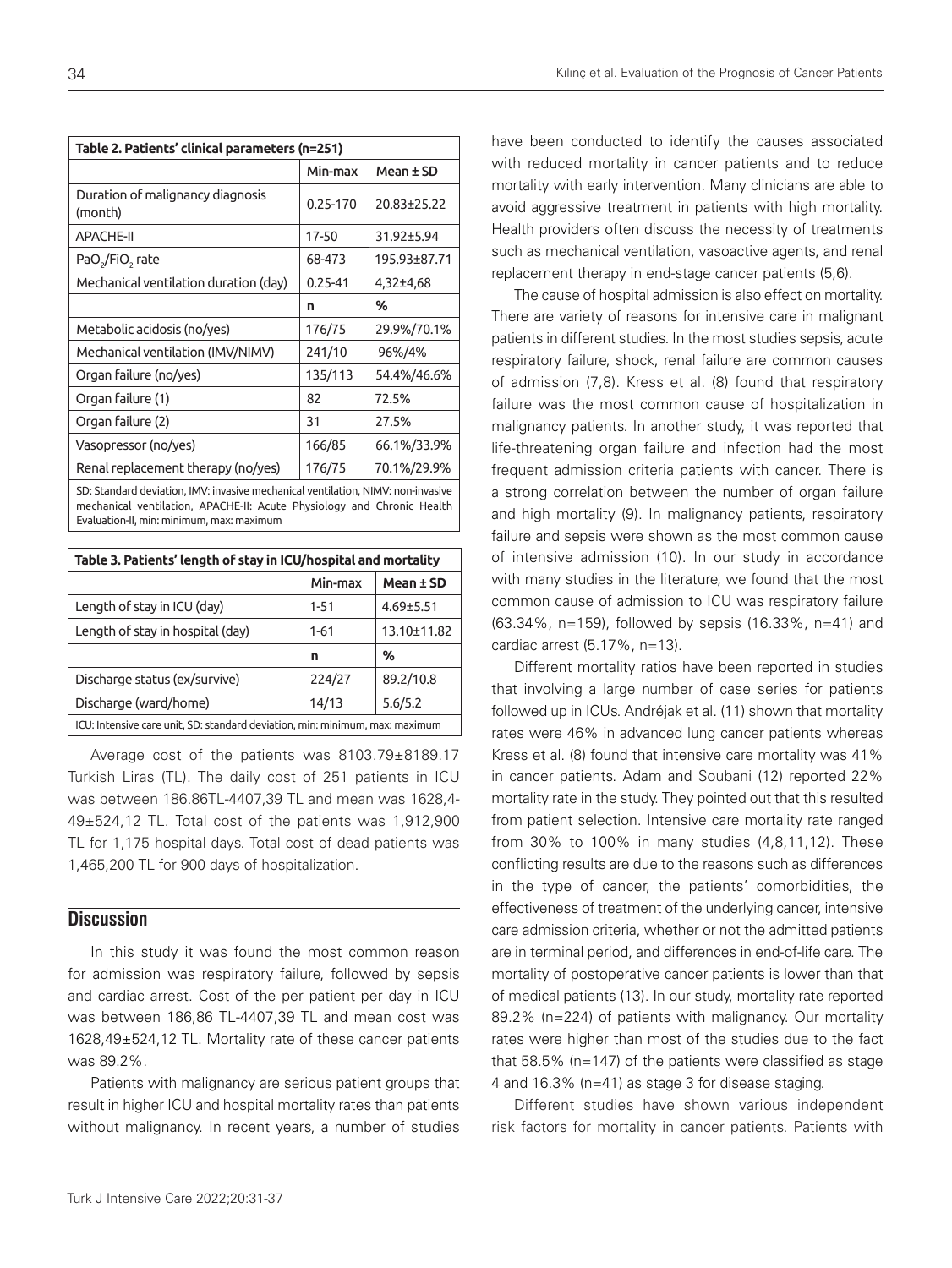| Table 4. Relationship intensive care mortality and clinical parameters                                                                                                                                                                   |                  |                  |       |         |  |  |
|------------------------------------------------------------------------------------------------------------------------------------------------------------------------------------------------------------------------------------------|------------------|------------------|-------|---------|--|--|
|                                                                                                                                                                                                                                          | Ex $(n=224)$     | Survive (n=27)   | p     | г       |  |  |
| <sup>b</sup> Length of diagnosis                                                                                                                                                                                                         | 20.37±25.51      | 24.52±22.47(3)   | 0.397 | 0.05    |  |  |
| <b>APACHE-II</b>                                                                                                                                                                                                                         | 32.31±5.77       | 28.70±6.48       | 0.001 | 0.18    |  |  |
| bPaO <sub>2</sub> /FiO <sub>2</sub>                                                                                                                                                                                                      | 190.54±87.72     | 240.70±75.09     | 0.003 | 0.17    |  |  |
| <sup>b</sup> Length of stay ICU                                                                                                                                                                                                          | 7.46±6.00        | $4.71 \pm 5.42$  | 0.020 | 0.23    |  |  |
| <sup>b</sup> Length of stay hospital                                                                                                                                                                                                     | 14.56±14.74 (10) | 25.24±23.23 (19) | 0.002 | 0.17    |  |  |
| <sup>c</sup> Metabolic acidosis (-)                                                                                                                                                                                                      | 153 (53.7%)      | 25 (64.3%)       | 0.007 | 0.36    |  |  |
| Metabolic acidosis (+)                                                                                                                                                                                                                   | 73 (46.3%)       | 2(35.7%)         |       |         |  |  |
| <b>IMV</b>                                                                                                                                                                                                                               | 222 (95.1%)      | 19 (48.6%)       | 0.001 | 0.53    |  |  |
| <b>NIMV</b>                                                                                                                                                                                                                              | $2(4.9\%)$       | 8 (51.4%)        |       |         |  |  |
| 'Organ failure (-)                                                                                                                                                                                                                       | 115 (29.3%)      | 20 (94.3%)       | 0.078 | $-0.15$ |  |  |
| Organ failure (+)                                                                                                                                                                                                                        | 106 (70.7%)      | 7 (5.7%)         |       |         |  |  |
| <sup>c</sup> Vasopressor (-)                                                                                                                                                                                                             | 144 (43.9%)      | 22 (95.7%)       | 0.087 | 0.13    |  |  |
| Vasopressor (+)                                                                                                                                                                                                                          | 80 (56.1%)       | 5(4.3%)          |       |         |  |  |
| aStudent's t-test, bMann-Whitney U test, 'Pearson chi-square, IMV: invasive mechanical ventilation, NIMV: non-invasive mechanical ventilation, APACHE-II: Acute Physiology<br>and Chronic Health Evaluation-II, ICU: intensive care unit |                  |                  |       |         |  |  |

hematological malignancies, had stem cell transplantation, presence of organ failure, presence of infection, need for mechanical ventilation, vasopressor requirement, poor performance status and low PaO<sub>2</sub>/FiO<sub>2</sub> ratio was found to be associated with increased mortality in ICU (7,9,14,15). Correlation between the number of organ failure and high mortality rates was reported in cancer patients in ICU. Necessity of mechanical ventilation was shown to be the strongest factor affecting survival (7). In our study, low systolic blood pressure measurements, APACHE-II, PaO $_{\rm 2}$ /FiO $_{\rm 2}$ ratio, the presence of metabolic acidosis, invasive mechanical ventilation requirement, length of stay in ICU were significantly correlated with mortality.

Some studies shown that there is a relationship between prolonged ICU stay and high mortality, while some studies suggest that there is no relationship between those. Soares et al. (16) examined the length of stay in ICU cancer patients. They accepted 21 days as prolonged length of stay in ICU, and found that 15% of the patient were prolonged ICU stay. The mean of the stay in ICU was 11.2 days. Sepsis and acute respiratory failure has been reported 48% of total intensive care bed days with prolonged stay. There was a relationship between ICU stay and intensive care infections and mechanical ventilation. In another study, the prolonged ICU stay was associated with increased mortality (17). Multiple organ failure and necessity of mechanical ventilation has led to the longer stay of ICU. In our study, the ICU stay was 4.69±5.51 days (range: 1-51 days) and hospital stay was 13.10±11.82 days (range: 1-127 days). There was a statistically significant correlation between intensive care mortality and length of stay in ICU and in the hospital.

Acute respiratory failure is common in critical cancer patients and usually requires mechanical ventilation support. Azoulay et al. (18) found that the use of noninvasive mechanical ventilation reduced the 30-day mortality, but emphasized that the use of high FiO<sub>2</sub> in noninvasive mechanical ventilation also increased mortality. In a multicenteric European study of cancer patients and noncancer intensive care patients, mortality was higher in mechanically ventilated cancer patients than in mechanically ventilated non-cancer patients (19). In our study, 96% (n=241) of the cases required invasive mechanical ventilation and 4% (n=10) of non-invasive mechanical ventilation. In agreement with the European study, there was a statistically significant correlation between intensive care mortality and invasive mechanical ventilation requirement (r=0.53, p<0.01).

Renal replacement therapy ranges from 8% to 13% in solid tumors, ranging from 10% to 34% in hematologic malignancies (15,19). In our study, 70.1% (n=176) of the patients was not required renal replacement therapy while 29.9% (n=75) was.

Thirty percent of the total health expenditure of the United States is spent in terminal illness whereas 80% of this money was spent in the last month of the life for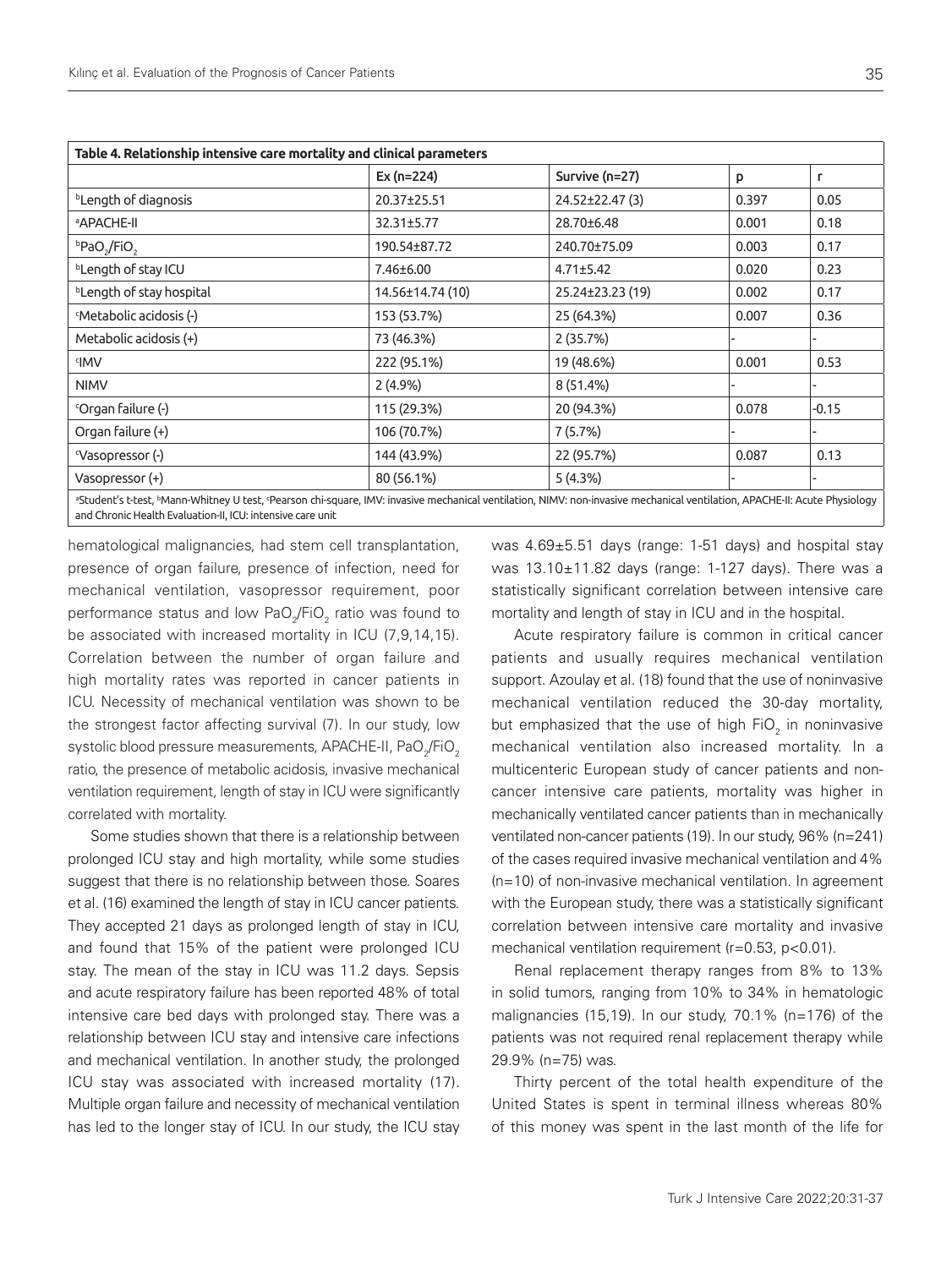aggressive life support treatments in the hospital and especially in the ICU (20,21). Aygencel and Türkoğlu (22) reported that the total number of invoices for terminal cancer patients in the ICU was 581352,2 TL with mean 677.6 TL/ day of hospitalization. With the transfer of the intensive care patient (\$3,500/day) to the palliative care unit (\$1,500/day), health spending is reduced by \$ 2,000 per day (44). In our study, the mean cost of patients in ICU is 8103,79±8189,17 TL (range of 223,4 TL-431956,22 TL. Total cost of dead patients was 1,465,200 TL for 900 days of hospitalization.

Death with dignity or euthanasia includes allowing certain adult patients to request a medication that will end their lives, should they choose to take it. Since death with dignity is not legal nationwide, including government healthcare systems, cannot be used for physician-assisted dying services. Additionally, patients must find a physician who is willing to participate, and many are against the act for either personal or religious reasons. In the future, the right to die for advanced cancer patients will be discussed among the patient, their family and their primary physician, and the patients in this situation will be followed up in separate departments instead of intensive care.

Our study has several limitations. First, it was included the small number of patients from a single center. Second, it was conducted retrospectively. In addition, do not resuscitate, do not intubate, the withholding and withdrawal of life support could not be applied actively to our patients because of the legal reservations.

#### **Conclusion**

The patient who does not have anything to do medically and expects to die must have the peace and certain comforts. It is obvious that the search for and desired peaceful environment can not be provided in a hospital bed, especially in an ICU. The tests, practices and care that are made in this unit for the patient have little impact on their life span or quality of life. Money is being spent in very high amounts for end of life cancer patients. In the ICUs, there are many problems related to inadequate team and equipment, limited resources and the distribution of services. These units must be triaged for reasons such as lack of improvement in the treatment and care of the ICUs, inadequacy of the budget and health worker, and low number of ICU beds.

The decision as to whether or not to admit a critically ill cancer patient to the ICU is difficult. Their medical problems along with their cancer disease underscore a need for an individual approach to this patient population. The decision to apply life-sustaining treatment in these patients involves weighing the potential benefit against a futility. Identification of factors associated with outcomes would help physicians, patients and families in determining the goals of treatment. In the meantime, cooperation of the ICU team with palliative care specialists that is the most appropriate way to make decisions in the context of uncertainty.

#### Ethics

**Ethics Committee Approval:** The study was approved by the Pamukkale University Non-Invasive Clinical Research Ethics Committee (decision no: 60116787-020/3413, date: 10.01.2017).

Informed Consent: This study were done retrospectively. Patient files and bills were examined.

Peer-review: Externally peer-reviewed.

#### Authorship Contributions

Data Collection and Process: G.K., Analysis or Interpretation: H.S., Literature Search: S.K., Writing: H.S.

**Conflict of Interest:** No conflict of interest was declared by the authors.

**Financial Disclosure:** The authors declared that this study received no financial support.